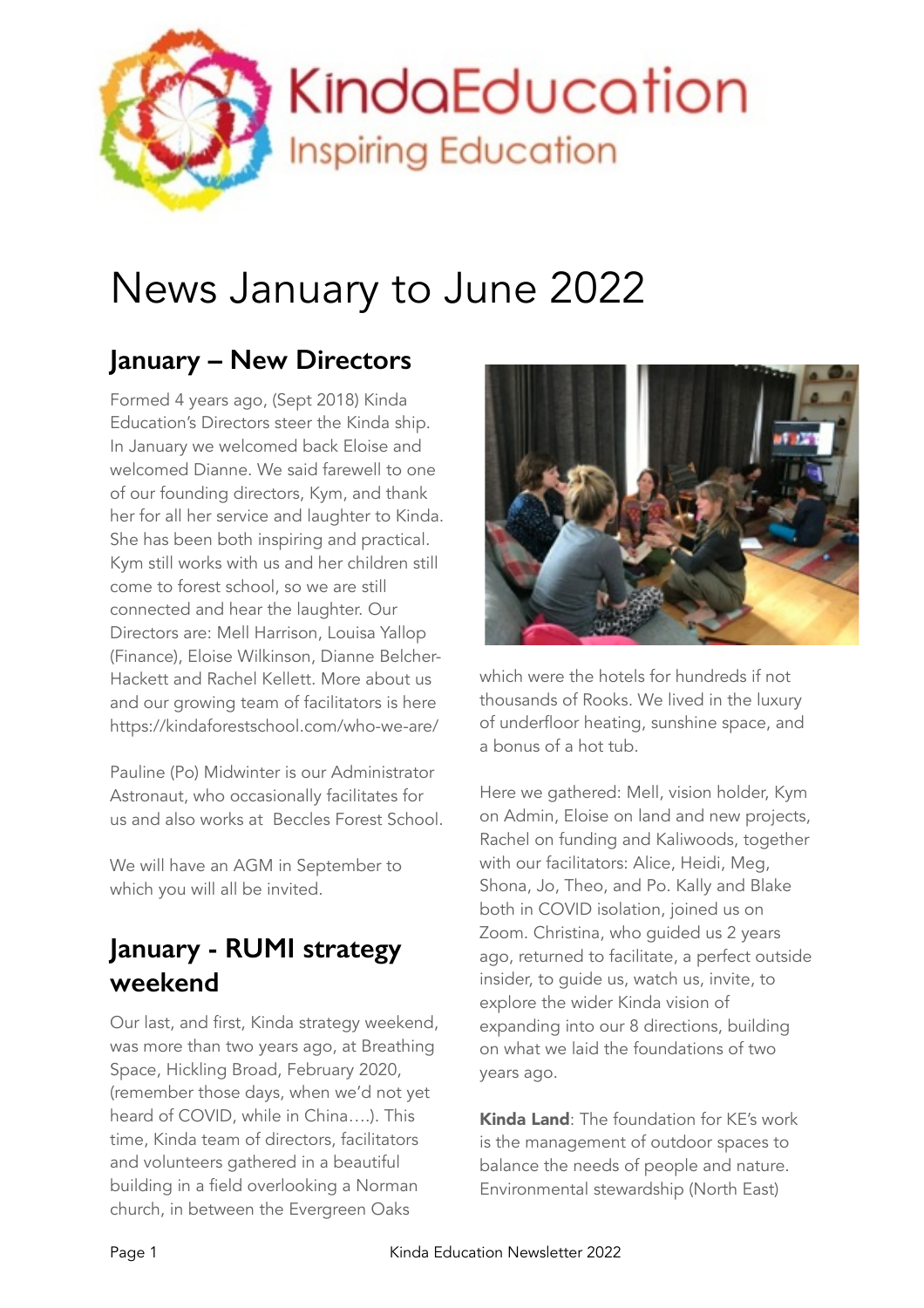

Kinda Forest School: The on-going development of Kinda Forest School at Kaliwood and the development of programmes on a second site, remain a priority. This currently runs Tuesday, Wednesday, Thursday and some Saturdays. Child-led facilitation (East)

Kinda School: KE's long-term vision is a Kinda School offering an alternative curriculum for children of all abilities, combining the ethos of Forest School and child centered learning. Social and emotional learning (South East)

Kinda Training: KE is committed to delivering professional training, embedded in Forest School principles for continuous professional development. Quality and sustainability (South)

Kinda Community: KE's vision is grounded in kindness will thrive if it is rooted in the community. KE's well-being programmes encourage connection and community building (South West)

Kinda Multi-generational: KE's vision for education has multi generational learning at its heart. It takes a village to raise a child'. Synergy (West)

Kinda Elders: Elders also enjoy the benefits of Forest School principles and learning and creating. Wisdom, utility, inclusion and social equality (North West)

Kinda Opportunity: KE is open to the unknown and the unforeseeable. This element focuses on future opportunity. Kindness and earth (North)

## **Dec/Jan Wood Sisters**

Wood Sisters started, undeterred, in the cold dark end of December days, open for women aged between 14-114. A place to learn new stuff, build community, be in nature, cackle together and to simply be yourself. This group is run on a donation basis and is managed by Mell and facilitated by Mell, Meg and Eloise. It's popular, always full, and brimming with laughter, mindfulness and community.

Details and dates are on facebook.



## **Tuesday Tribe**

Tuesday tribe is a nurture group for children over 5s - building a sense of belonging by holding a space where everyone is seen and heard. This group is intimate and offers the opportunity for children to build their self esteem and confidence while building community with us. We have been exploring the world of magic and small things while the seasons have turned and life has been springing up. Our tribe has been growing and evolving along with this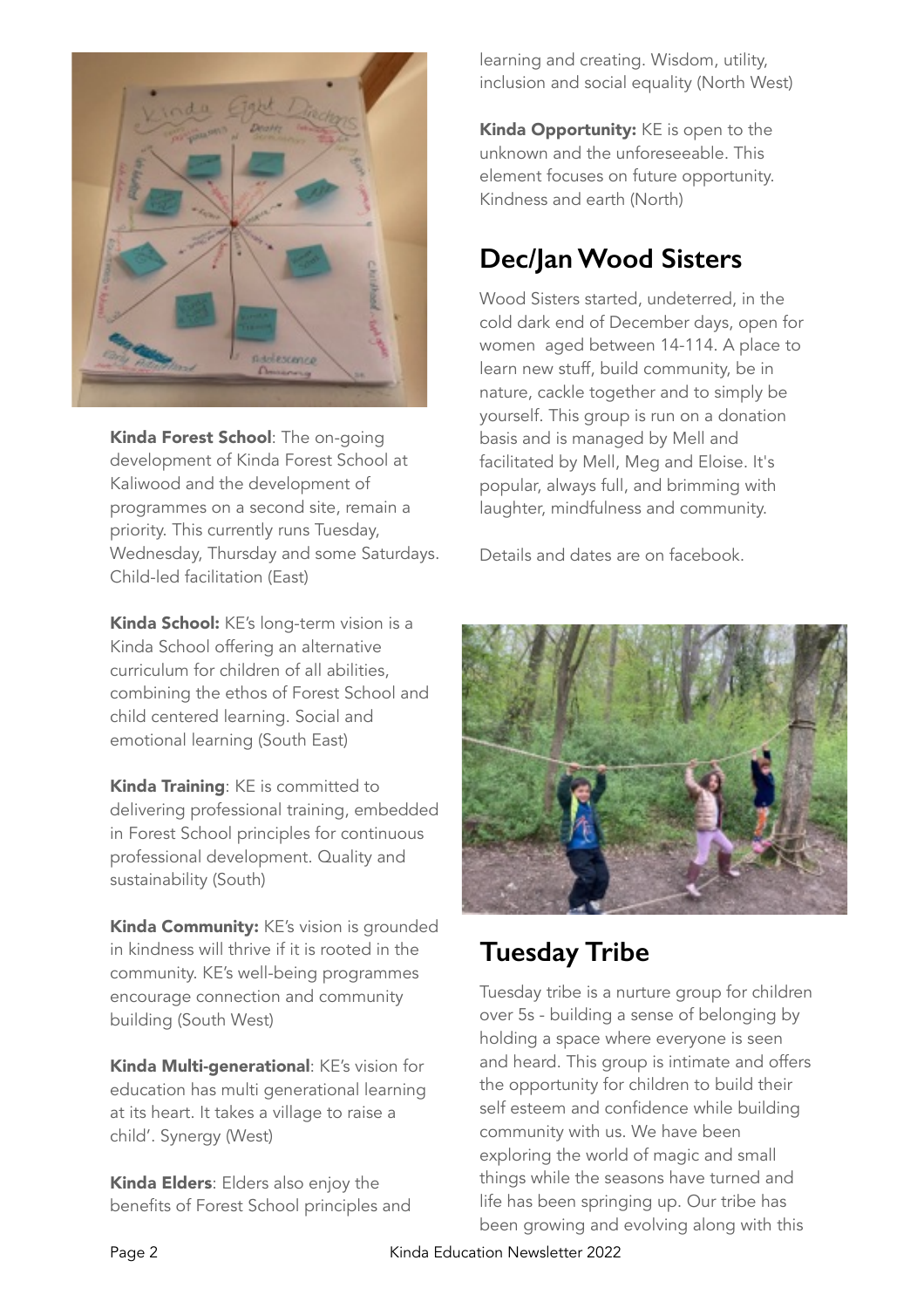seasonal shift as the days have been warming up. Bikes are ridden, hammocks are swayed in, swings are swang and lots of running play and games!



## **Wednesday Tribe**

Our Wednesday tribe has been running for almost 4 years. Some of the children have been with us all of this time, and others join us for flexi schooling and nurture. We are now full! We have a mixed aged group, the youngest 5 the oldest 14. We support our children through their life stories, the good and the challenging, with all the usual wonderful play. Led by Mell and Blake and Heidi with Theo, Jo, Clare and Debs.

### **March - Community Forest School**

'It Takes a Village to Raise a Child' and we can be that village together. Community Forest School began in March and goes on through summer. It's a tribe for children and adults, especially those who are a child at heart, bringing people of all ages together to kindle a community fire. Grounded and connecting through exploration of nature, crafting, games, projects, fun, collective



camp fire cooking, stories. Thanks to funding from the Limbourne Trust, which is supplemented with donations from families. Kally, with the support of Mell, Alice and Rachel took on the baton of piloting Community Forest School on Saturdays for her Level 3 case study. Run by Kally, and supported by Shona, Alice, Heidi, Nikki and Lesley.

## **April - Easter Holiday Club**

Kinda offered holiday club days during the Easter Holidays. There was climbing, making, creating, cooking, fire-lighting,

bushcraft skills, singing, dancing. Sketching in the spring sunshine, making ears, a new bus service, biscuit gambling, learning to ride a bike. Easter egg chase, a tour by a horse driven bus around just some of the woods where Kinda Forest



School nests itself. Thanks to all that supported this.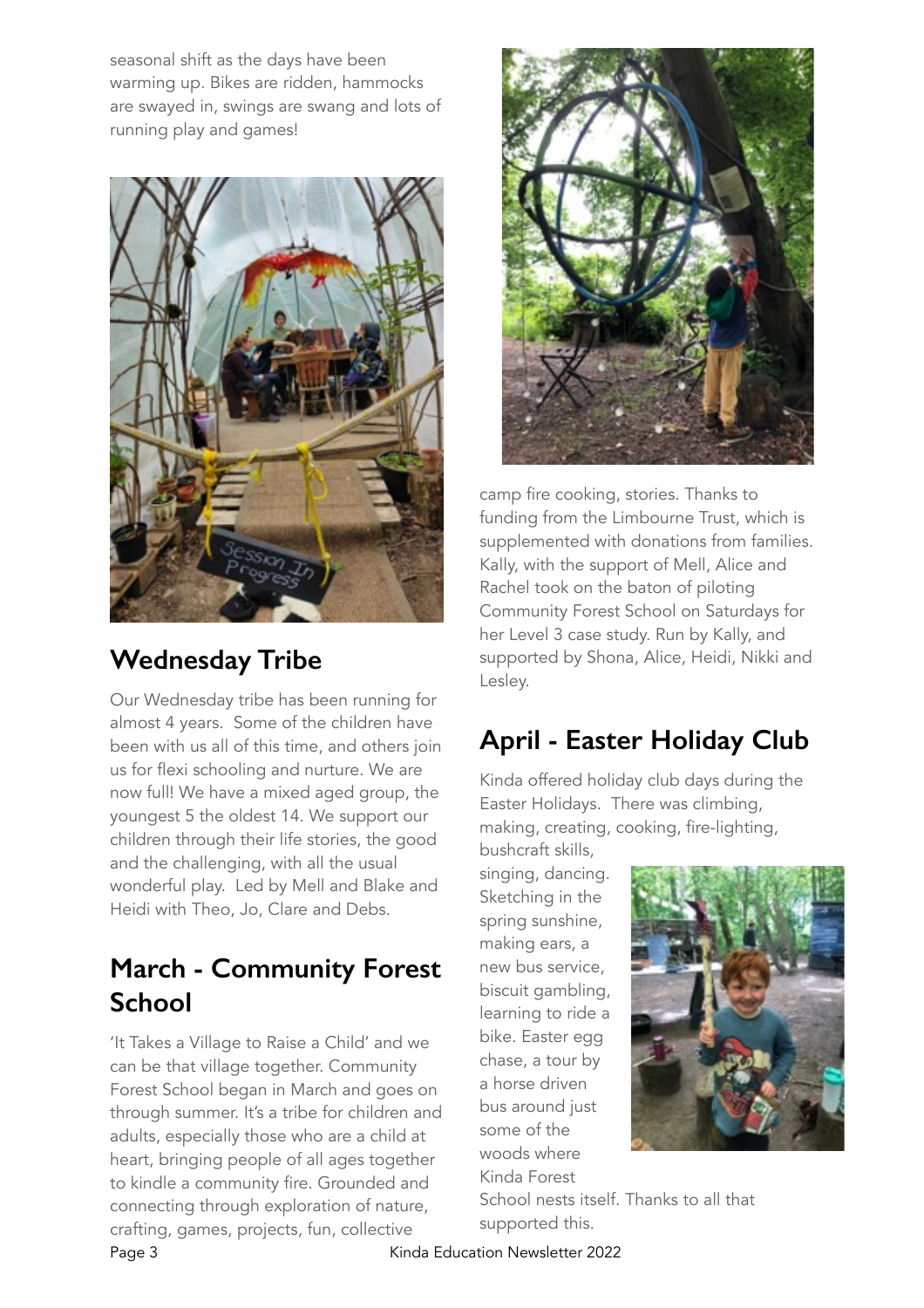

## **Elders 'Weaving in the Woods' - one year old**

Managed by Shona, working with close support by Rachel and Kally, the Elders Weaving in the Woods became a year old in April. After an 8 week pilot project, started in April 2021, we received funding from Connected Communities, Suffolk CC, and the Lottery to extend it to a years programme. They came through the dark days of January and February, as these can be the most difficult and darkest times for people, especially those alone. We only had to re-locate 3 times, each time to the Pear Tree, where we sat in the luxury of electric light, as we explored moss and events outside our lives, like war in Ukraine breaking out, and the uncertainty and anxiety this arose. We watched outside the window at the wind during the storms and shared how the element of wild wind made us feel.

Nikki, a volunteer who travels miles to come to us, has inspired us with her Puppet making, which was centre of our end of term show, in May. Lesley, a more local volunteer, has been with us from the start, and is a practical observer, good spirit,

woodland kitchen extraordinaire and inspired crocheter. Both have been wonderful additions, woven into the team. Theo has appeared, the pixie he is, tending to fires and supporting tool work with Elders, and even had a puppet made of him for the last days show.

We've invited visiting experts to get involved: Dean came and compiled a community poem with us that will live on in our lives; Sue wove stories of spiders; Paul talked about trees; Meg came with her accordion, got us singing in rounds and invited us to dance. Some of us hadn't danced for 30 years. Martin from our elders tribe has morphed into the Tuesday tribe and turns out to be a fabulous cook, making hot cross buns in our dutch oven.

The woven tapestry that the Elder's have been weaving will soon go 'On Tour' across Halesworth! Look out for the colourful beauty in a shop, library, museum, church or doctors surgery soon! Our years story is here: https:// [kindaforestschool.com/wood-weaving](https://kindaforestschool.com/wood-weaving-central/)central/

#### **Time in our Life - Compassionate Communities + Pear Tree + Kinda Education - year long project**

The Pear Tree Fund and Kinda Education, through the umbrella of Compassionate Communities, began a year-long project in October 2021 to walk and talk around the ideas of love, life and end of life. This 'Time in our Life' project supports and nurtures a growing compassionate community in Halesworth and the surrounding area: The Pear Tree supports cradle to grave, local community wellbeing, the edges of well being, including death and dying, that are often not addressed by mainstream systems. Kinda Education promotes kindness through nature connection also from cradle to grave, specialising in children with the Kinda Forest school. This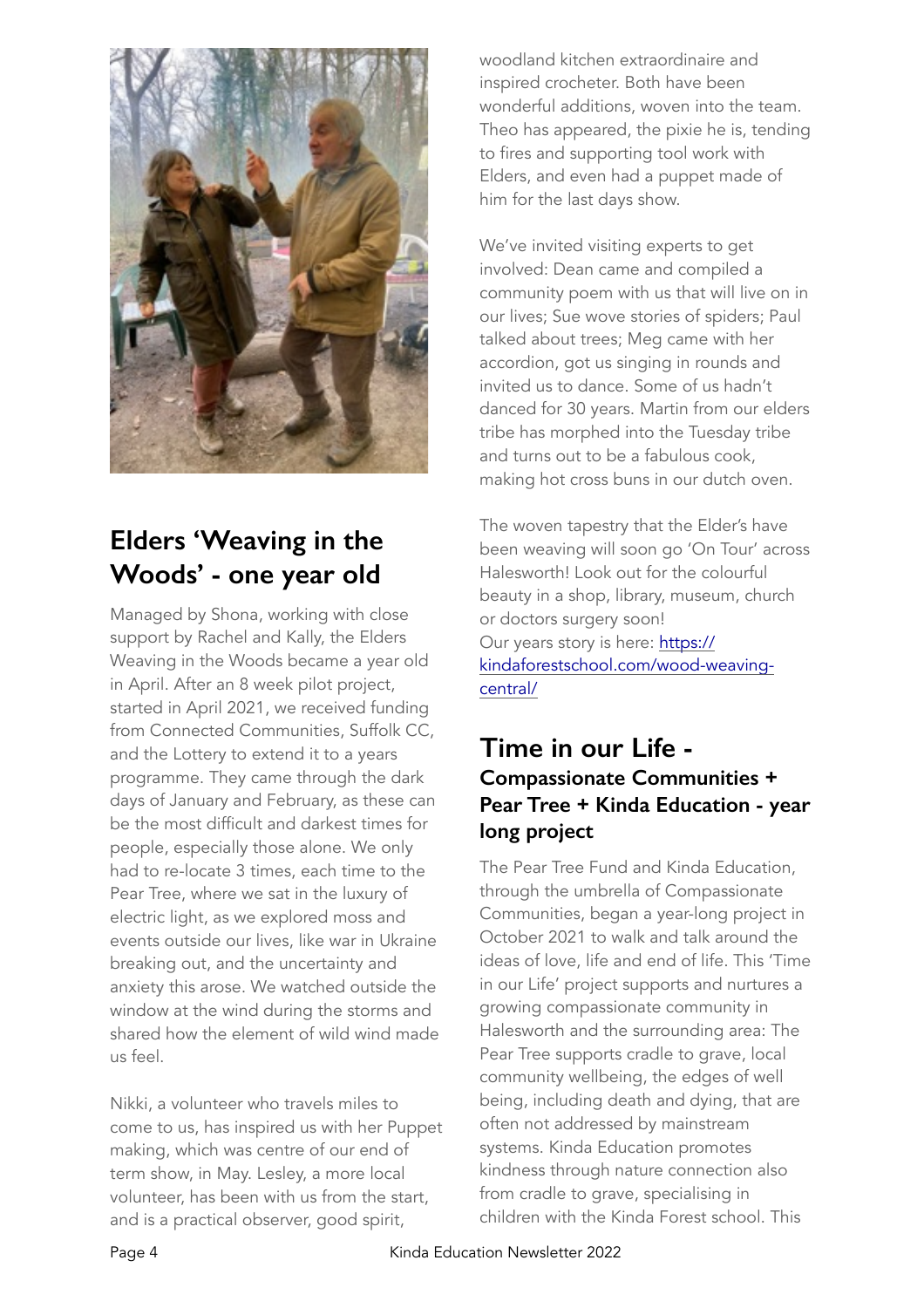

project embraces death and dying, aptly starting at Samhain, the time to recall our ancestors.

So far we have celebrated:

Oct - SAMHAIN - with Philip Carr Gomm February - IMBOLC at the Pear Tree, where Mell introduced us to This is your Life books

March - EQUINOX in Kaliwoods, choosing our Woodland Island Discs

April - BELTANE - boogying around the Maypole MOVIE

May - Asking a Socratic question: why is it so difficult to talk about death?

Next dates are: June 19th - SOLSTICE in the Woods July 23rd - at the Pear Tree Aug 21 - in the Woods Sept - at the Pear Tree Oct - in the Woods SAMHAIN

A key part of the project is having Compassionate Conversations, where we invite a question about our lives and listen to each other sharing stories in a safe, confidential space. This builds connections, trust and community and is a vital aspect of the gatherings. People who have not spoken openly with others for some time are practising this once again. https://kindaforestschool.com/time-in-ourlife/

#### **Volunteers and time given**

None of this work would have been possible without our community of volunteers. Some travel miles to get here. All of our groups rely on them and are enriched by them. On Tuesday we have Theo and Jo, and now Martin from the Elders has started.



Wednesdays: Theo , Jo, Clare and Debra Thursdays: Lesley, and Nikki and Theo Community Forest School: Nikki and Dianne and Debra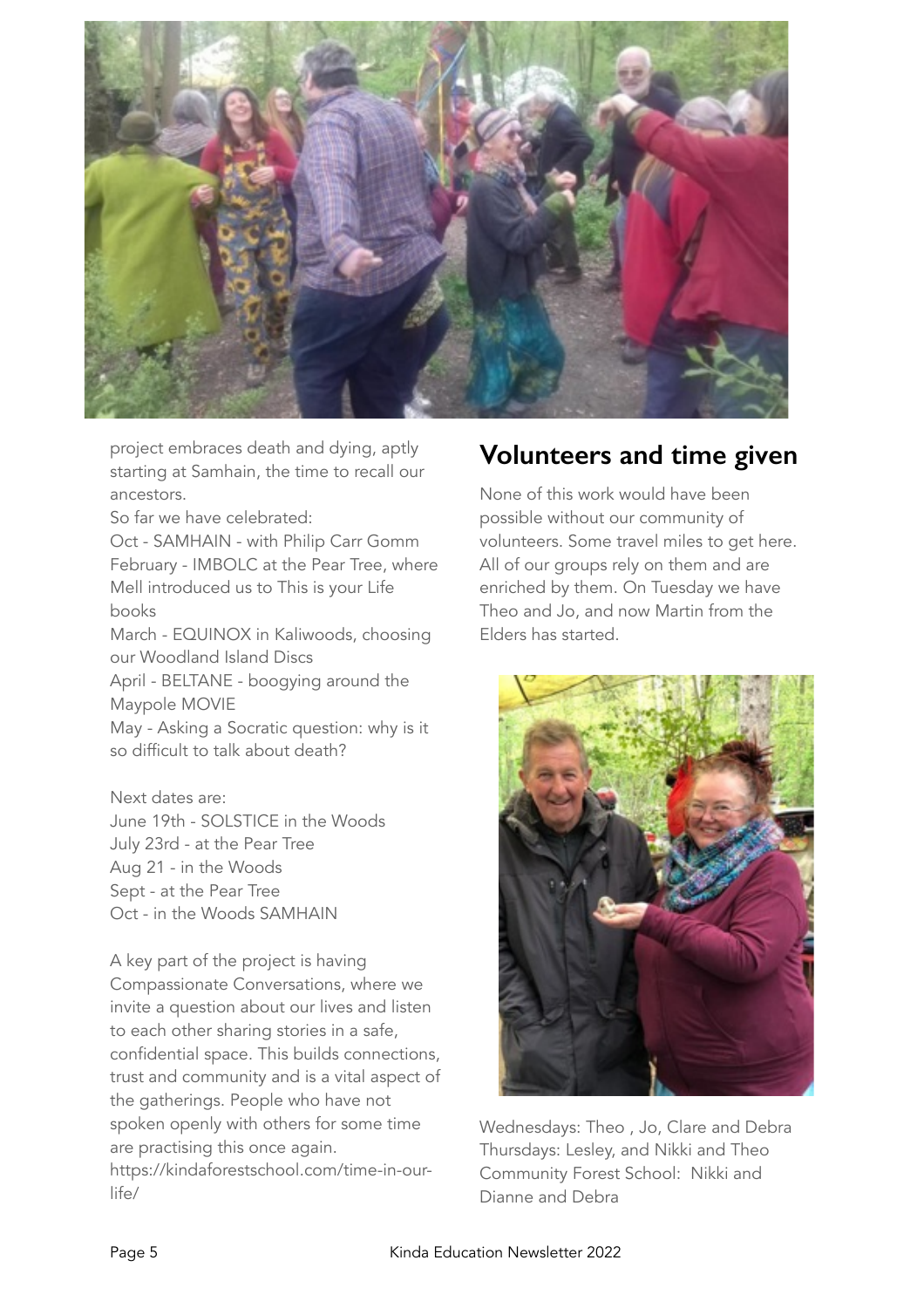

Compassionate Community: Rachel, Kevin, Guy, and Jo It's also important to remember the Kinda Directors who give many hours each week to help the vision grow.

Our Mya Red Wolf

who has been a member of our tribe, then a volunteer, then a trainee has fledged the kinda nest! Mya headed off to college during her traineeship with us and there she found lots of new skills and confidence. Mya fell in love with cooking on the campfire for our tribes and is taking that passion into Chef/ catering college. We will miss you Mya and have so much gratitude for all you have done to support our tribes children  $\heartsuit$ . But we are so happy that you



are stepping onto your new path. Don't forget us when your on the Bake Off!

#### **Alternative Provision builds**

Kinda Forest School developed our Alternative Provision for children aged 5-16 years, who are in need of some time out of the formal education system and who would benefit by being within nature. Our sessions help children who are facing challenges to find a space where they can

think, relax, build, create and lead themselves in a supported and safe space. https://kindaforestschool.com/alternativeprovision/

## **FUTURE - SEND Forest School**

SEND Forest School will begin on Mondays at the end of May. This is for young people who have disabilities, learning difficulties and/or special educational needs. It is a small group where within nature we will explore, create, learn conservation skills, cook food and share time together in the woods. Mondays from 10 – 2.30. Plans are a-foot for a venture that takes us out of the woods, into re-wilding and growing food with a new SEND Over 16's tribe. Another step towards our big multigenerational vision...Watch this space ... Don't worry, Kinda Forest School will stay in Kali Woods too!

### **Theatre coming INTO the WOODs**

https://www.upshoottheatrecompany.com/ Upshoot Theatre's 'Into the Woods' by Stephen Sondheim, is coming to Kaliwoods in July. As in any fairy tale, this story also begins with the words 'Once Upon a Time', as Sondheim weaves together classic

fairytales of old showing the less idealistic and more likely outcomes of these stories, filled with humour and pathos. The Grimm brothers inspired musical reminds us all to "Be careful what you wish for".

**BOOKIN** 

9th July, 1pm,